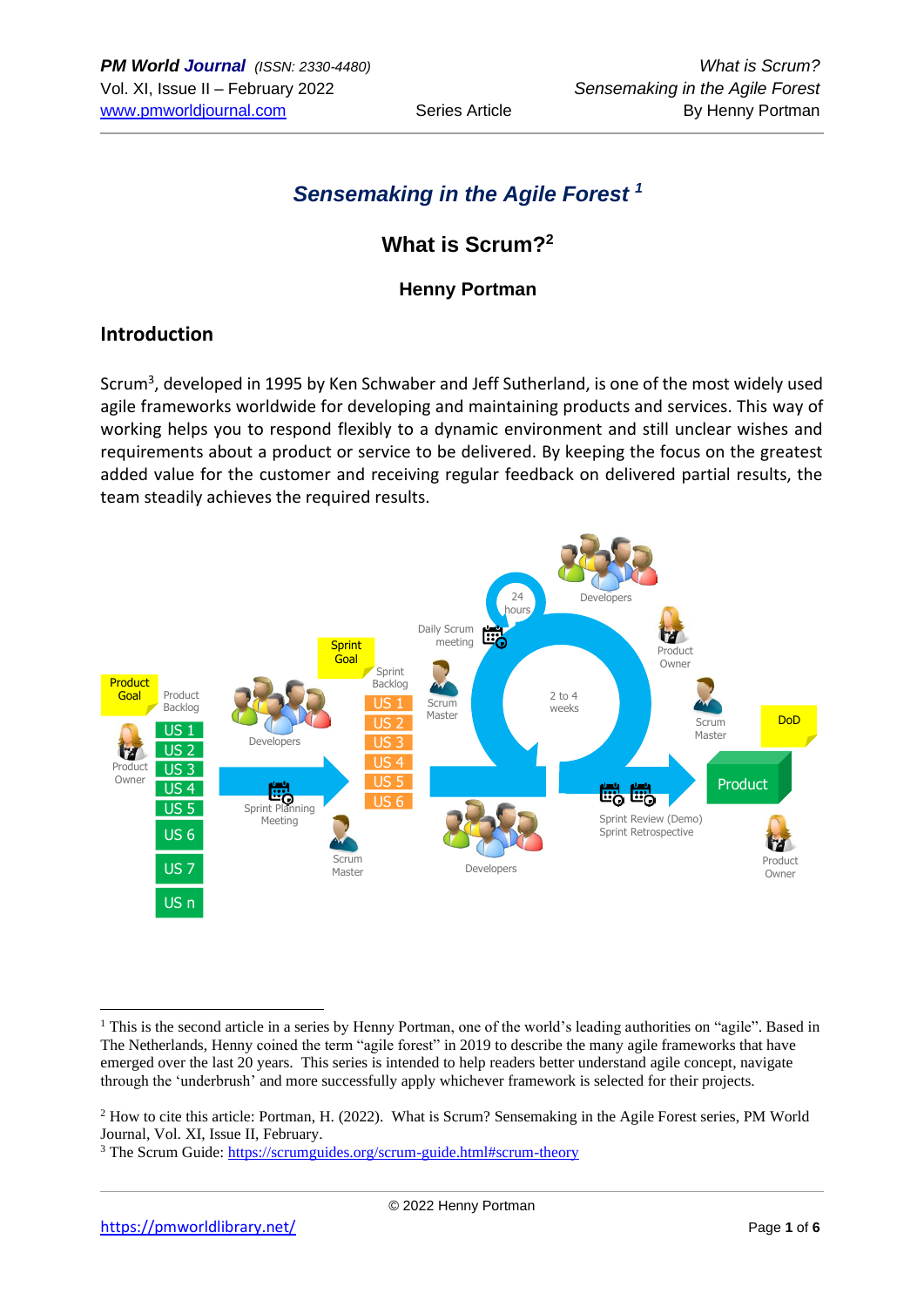#### **Easy to describe, challenging to apply**

Scrum is based on empiricism and lean thinking. Empiricism states that knowledge comes mainly or entirely from experience. Decisions are made based on observations. Lean thinking is about reducing waste and therefore focuses on the essentials.

Scrum is easy to describe, but applying it is not. It requires a lot of discipline, experience, and coaching. Working according to Scrum is based on transparency, inspect what is made and adapt the deliverable as a result; this also provides opportunities to evaluate and continuously improve your own working method as a team.

- **Transparency**. The process and work must be visible to both those who perform the work and those who receive it. Transparency enables inspection.
- **Inspection**. The product and sprint backlog and the televised product must be assessed regularly. This also applies to the progress in relation to the agreed goals so that deviations can be identified early on. Inspection allows for adaptation.
- **Adjustment**. If the product to be delivered is not satisfactory, adjustments must be made. Adjustments must also be made if the process that is followed deviates too much from expectations. Think for example of the estimation of how much work a team can realize in a sprint. A team must have the space and authority and be given the time to adapt.

#### **Scrum values**

Successful use of Scrum and implementing changes requires all those involved to endorse and act upon the five Scrum values. The five Scrum values are: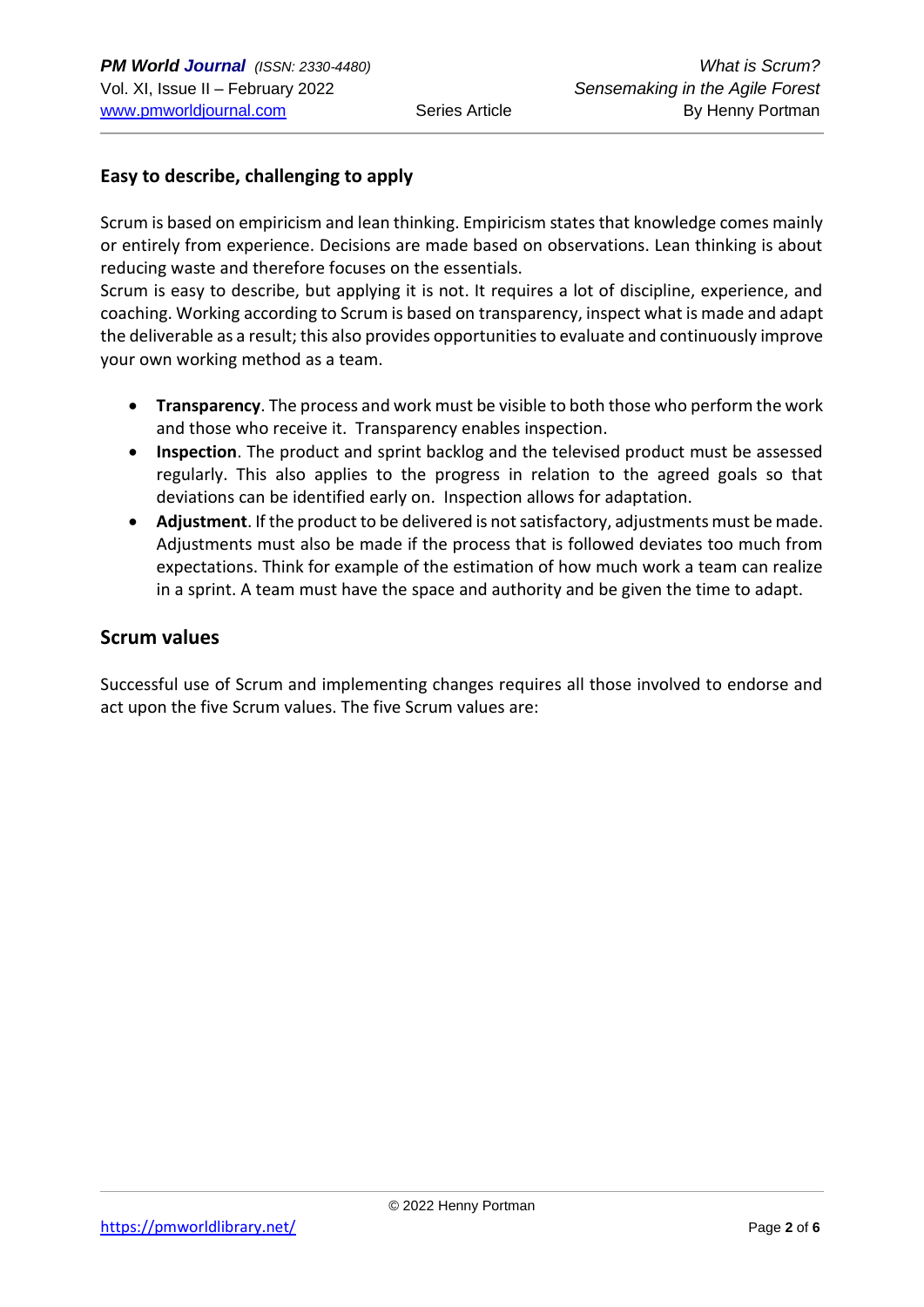- **Commitment**: each member commits<sup>4</sup> personally to achieving the Sprint Goal set by the entire team during Sprint Planning. Each member commits to the team: to quality, to cooperation and to continuous learning and adiustment.
- **Focus**: each team member is focused on his/her own work and the common team result.
- **Openness**: the team members, but also the stakeholders, agree that they will always be open about the work, and any difficulties they encounter in the work.
- **Respect:** all members of the team respect each other and see each other as capable and independent.
- **Courage**: all team members have the courage to do what is necessary to achieve the team result, to speak out if they encounter difficulties or need help.

**The fable of the Chicken and the Pig** is used to illustrate the differing levels of commitment from stakeholders involved in a project. The basic fable runs:

A Pig and a Chicken are walking down the road.

The Chicken says: *"Hey Pig, I was thinking we should open a restaurant!"*

*Pig replies: "Hm, maybe, what would we call it?"*

The Chicken responds: *"How about 'ham-n-eggs'?"*

The Pig thinks for a moment and says: *"No thanks. I'd be committed, but you'd only be involved."*

The framework describes 3 roles, 4 events and 3 artefacts (including commitments), which are explained below.

### **Fixed teams**

In Scrum, you work as much as possible with existing, fixed teams. The advantage of this is that the teams can get used to each other and you do not lose time getting to know each other. You bring the work to the team. This is different from project management, which often involves a temporary team that has been put together especially for the work. Incidentally, Scrum is not a project management method; you do not encounter any process steps to start or finish a project. And it does not involve setting up a project organization and steering committee only to dissolve them later.

### **Roles**

The self-organizing multidisciplinary Scrum team has three roles:

- one **Product Owner** who is responsible for maximizing the value of the product.
- **developers** who make every aspect of a usable increment.
- one **Scrum Master** who is responsible for the effectiveness of the Scrum team by helping both the Scrum team and the organization understand and apply Scrum.

<sup>&</sup>lt;sup>4</sup> The fable of the Chicken and the Pig[: https://en.wikipedia.org/wiki/The\\_Chicken\\_and\\_the\\_Pig](https://en.wikipedia.org/wiki/The_Chicken_and_the_Pig)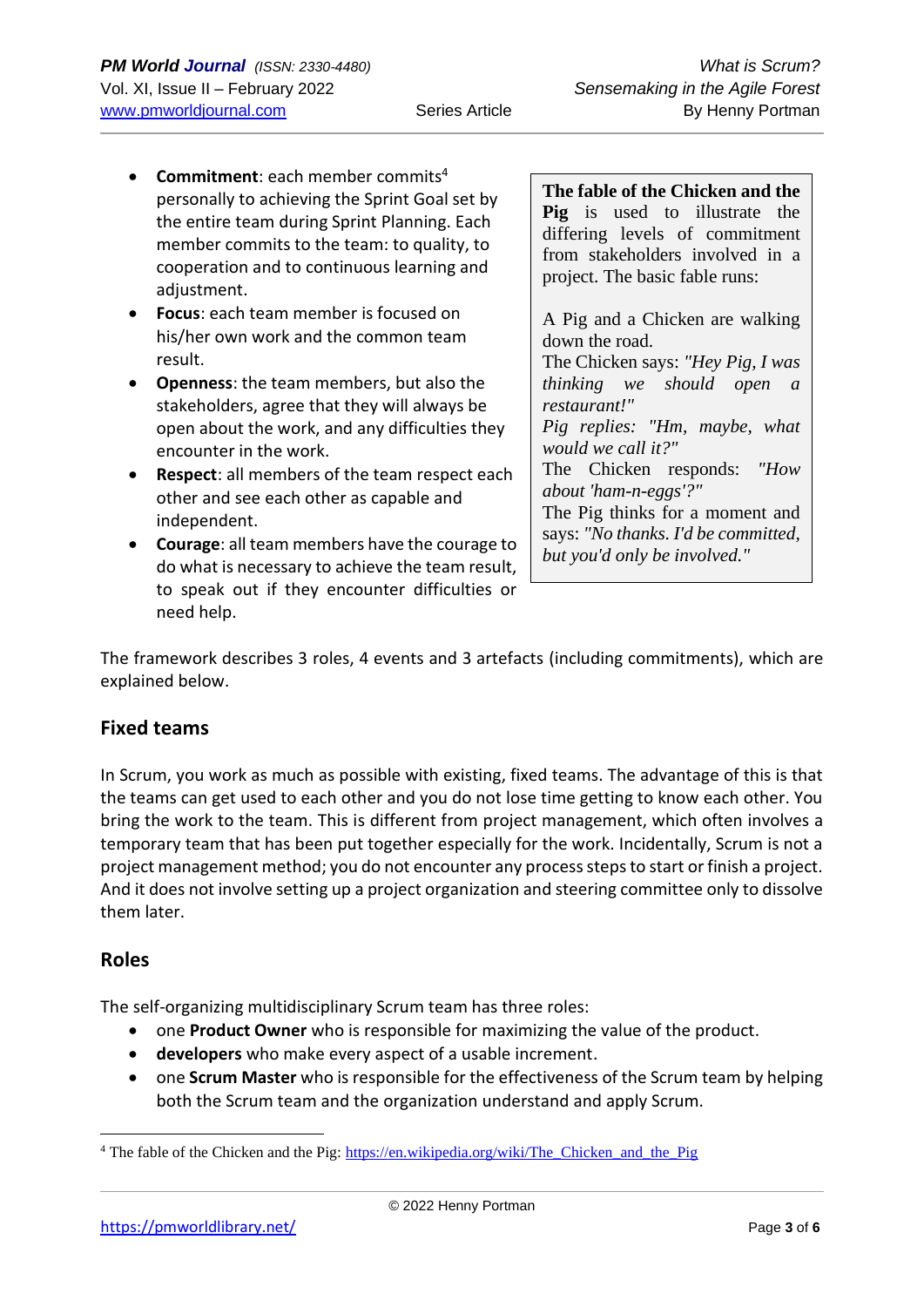The Scrum team consists of a maximum of 10 people. As for the size of the team, Amazon CEO Jeff Bezos firmly believes in his 'Two pizza rule': *if two pizzas can't feed the whole group then the team is too big.*

#### **Events**

The **sprint** is the central, overarching event within Scrum. These sprints are the 'heartbeat' and have a fixed duration of up to one month in which the value-creating increment is created and maintained. In a sprint, the sprint planning, the daily scrum, the sprint review, and the sprint retrospective take place. During the:

- **sprint planning**, the sprint backlog is created.
- **daily scrum**, the inspection takes place to determine what is needed to achieve the sprint goal.
- **sprint review**, the delivered increment is evaluated to determine future adjustments.
- **sprint retrospective**, ways to improve and plan for the quality and effectiveness of individuals, interactions, processes, tools, and the definition of done are sought.

The Scrum Guide does not know **backlog refinement** as a separate time-boxed event. However, there are several variants of Scrum where this is seen as a separate event. During the backlog refinement, backlog items (user stories) on the backlog are further considered and possibly explained or divided or split into smaller, more manageable, more estimable backlog items (user stories).

#### **Artefacts**

The artefacts represent 'work' or 'value'. Scrum recognizes the artefacts product backlog, sprint backlog and increment. In the product goal, sprint goal and definition of done respectively, the scrum team describes what they are committed to:

- The **product backlog** is a living, prioritized list of backlog items or user stories to shape or improve the product. User Stories were first defined within eXtreme Programming (XP) and are often described in the following form: "As a < *type of user* >, I want < *goal* > so that < *reason* >"
- The **sprint backlog** contains the sprint goal (why), the selected product backlog items for the sprint (what) and the plan for delivering the increment (how).
- An **increment** (product) is a concrete step to get closer to the product goal.

The **team board**, which is not mentioned in The Scrum Guide, is the product of ensuring transparency by showing:

- what the team is doing
- where the team stands
- what impediments the team is currently facing.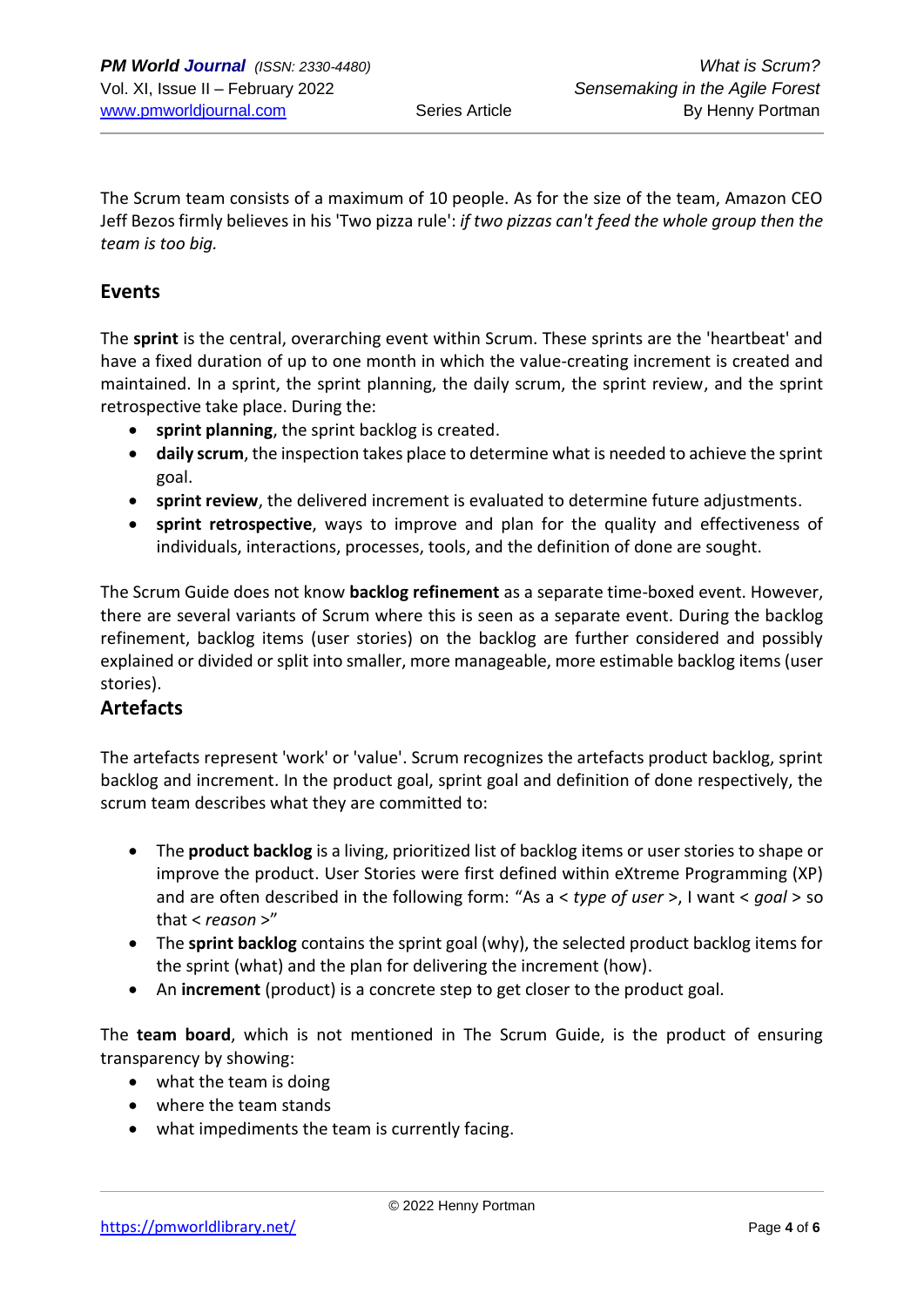### **Sensemaking in the Agile Forest series**

This article is part of a series of articles called *Sensemaking in the Agile Forest*. This series<sup>5</sup> consists of the following parts:

- What is Agile?<sup>6</sup>
- What is Scrum?
- Is Agile always better?
- The ideal Product Owner
- The ideal Scrum Master
- Is an agile team always autonomous?
- What do iterative and incremental mean in Agile?
- The Minimum Viable Product (MVP) unraveled
- Prioritizing in an agile team (MoSCoW, WSJF)
- Multitasking task switching or monotasking
- Being predictable as an agile team (story points, velocity, t-shirt sizing, flying fingers)
- Self-managing or self-organizing agile teams
- Slicing user stories
- Agile management products (burn-down and burn-up charts)
- Agile user testing (cohorts, A/B testing)
- The Kanban bord (WIP-limit, cumulative flow diagram)
- Culture makes or breaks your agile transformation
- Getting started as an agile team (a pilot)
- The evolution of agile frameworks
- ?

Please let me know if you would like to add specific agile topics to this series.

<sup>5</sup> This series is based on a number of short blogs I made for Forsa Advies, a project management training organization in the Netherlands [\(https://www.forsa-advies.nl\)](https://www.forsa-advies.nl/).

<sup>6</sup> Portman, H. (2022). What is Agile? Sensemaking in the Agile Forest series, PM World Journal, Vol. XI, Issue I, January. [https://pmworldlibrary.net/wp-content/uploads/2022/01/pmwj113-Jan2022-Portman-what-is-agile](https://pmworldlibrary.net/wp-content/uploads/2022/01/pmwj113-Jan2022-Portman-what-is-agile-sensemaking-in-the-agile-forest-series-article1.pdf)[sensemaking-in-the-agile-forest-series-article1.pdf](https://pmworldlibrary.net/wp-content/uploads/2022/01/pmwj113-Jan2022-Portman-what-is-agile-sensemaking-in-the-agile-forest-series-article1.pdf)